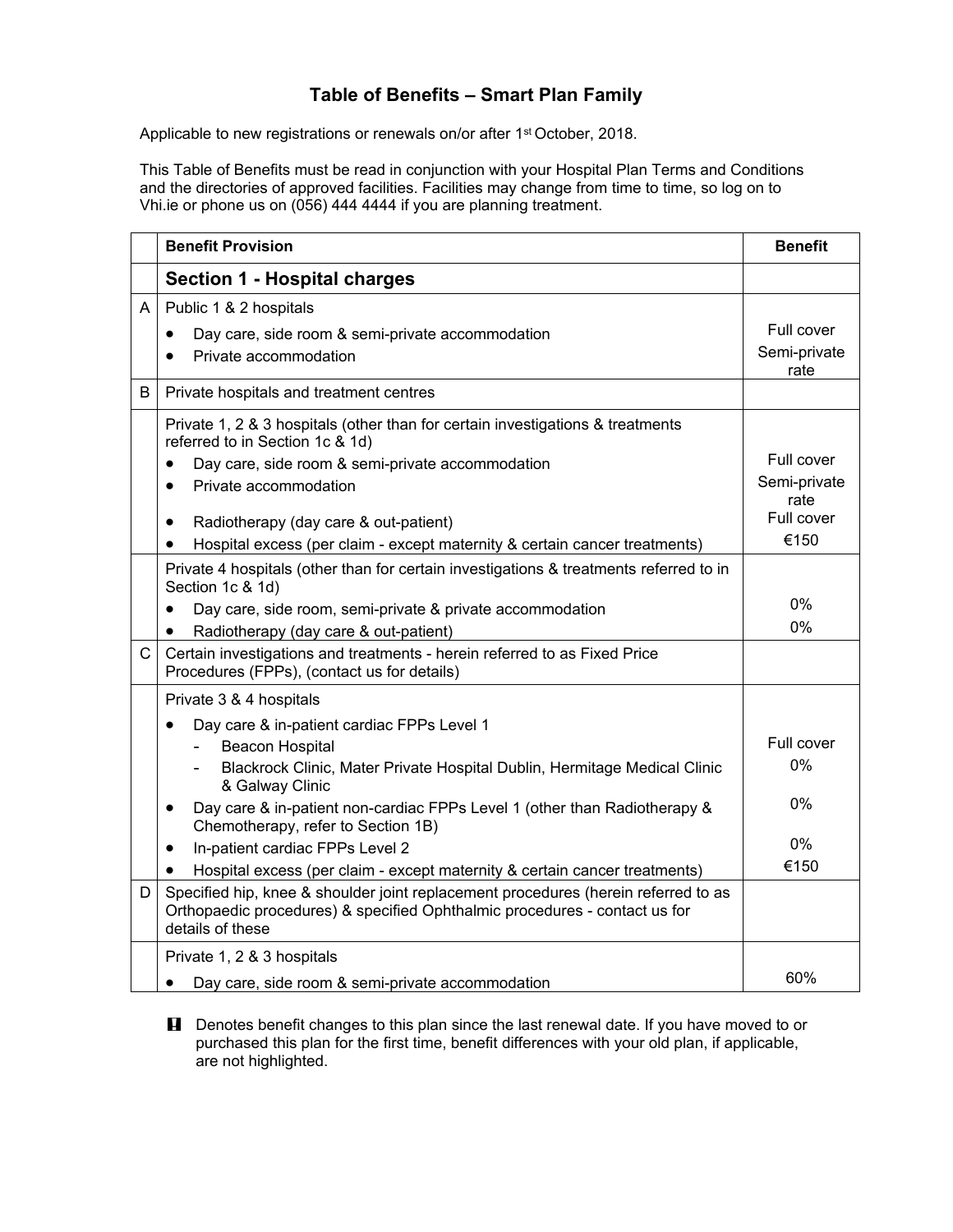|              | Private accommodation                                                                                                                                                 | 60% Semi-<br>private rate         |
|--------------|-----------------------------------------------------------------------------------------------------------------------------------------------------------------------|-----------------------------------|
|              | Private 4 hospitals                                                                                                                                                   |                                   |
|              | Day care, side room, semi-private & private accommodation                                                                                                             | 0%                                |
|              | When carried out as a Fixed Price Procedure (contact us for details)                                                                                                  |                                   |
|              | Private 3 & 4 hospitals                                                                                                                                               | $0\%$                             |
|              | <b>Section 2 - Consultants' fees/GP procedures</b>                                                                                                                    |                                   |
| A            | In-patient treatment, day-care/side room/out-patient & GP procedures                                                                                                  |                                   |
|              | Participating consultant/GP<br>٠                                                                                                                                      | Full cover                        |
|              | Non-participating consultant/GP                                                                                                                                       | Standard<br>benefit               |
|              | Section 3 - Psychiatric cover (read in conjunction with Section<br>1)                                                                                                 |                                   |
| A            | In-patient psychiatric cover                                                                                                                                          | 100 days                          |
| B            | Day care psychiatric treatment for approved day care programmes                                                                                                       | Contact us for<br>further details |
| $\mathsf{C}$ | In-patient treatment for alcoholism, drug or other substance abuse in any 5 year<br>period                                                                            | 91 days                           |
|              | Section 4 - Maternity & BabyH                                                                                                                                         |                                   |
| A            | Normal confinement                                                                                                                                                    |                                   |
|              | Public hospital benefit (up to 3 days)                                                                                                                                | Full cover                        |
|              | Caesarean delivery (as per hospital benefits listed)                                                                                                                  | <b>Refer Section</b><br>1         |
|              | Home birth benefit                                                                                                                                                    | €4,000                            |
| B            | In-patient maternity consultant fees (per Schedule of Benefits for Professional<br>Fees)                                                                              | Agreed<br>charges                 |
| C            | Post-natal home nursing                                                                                                                                               |                                   |
|              | Following 1 nights stay                                                                                                                                               | €600                              |
|              | Following 2 nights stay<br>$\bullet$                                                                                                                                  | €300                              |
| D.           | <b>Vhi Fertility Programme</b>                                                                                                                                        |                                   |
|              | Fertility benefit - benefit per member, towards the cost of specified fertility tests<br>and treatments carried out in a Vhi Participating Fertility Treatment Centre |                                   |
|              | Initial consultation<br>$\bullet$                                                                                                                                     | €100 discount                     |
|              |                                                                                                                                                                       | at point of                       |
|              | AMH & Semen Analysis tests                                                                                                                                            | sale<br>€100 discount             |
|              |                                                                                                                                                                       | at point of<br>sale               |
|              | Egg freezing - once per lifetime                                                                                                                                      | €1000                             |
|              | Sperm freezing - once per lifetime<br>$\bullet$                                                                                                                       | €125                              |
|              | IUI - up to 2 treatments per lifetime, female members only                                                                                                            | €450 per<br>treatment*            |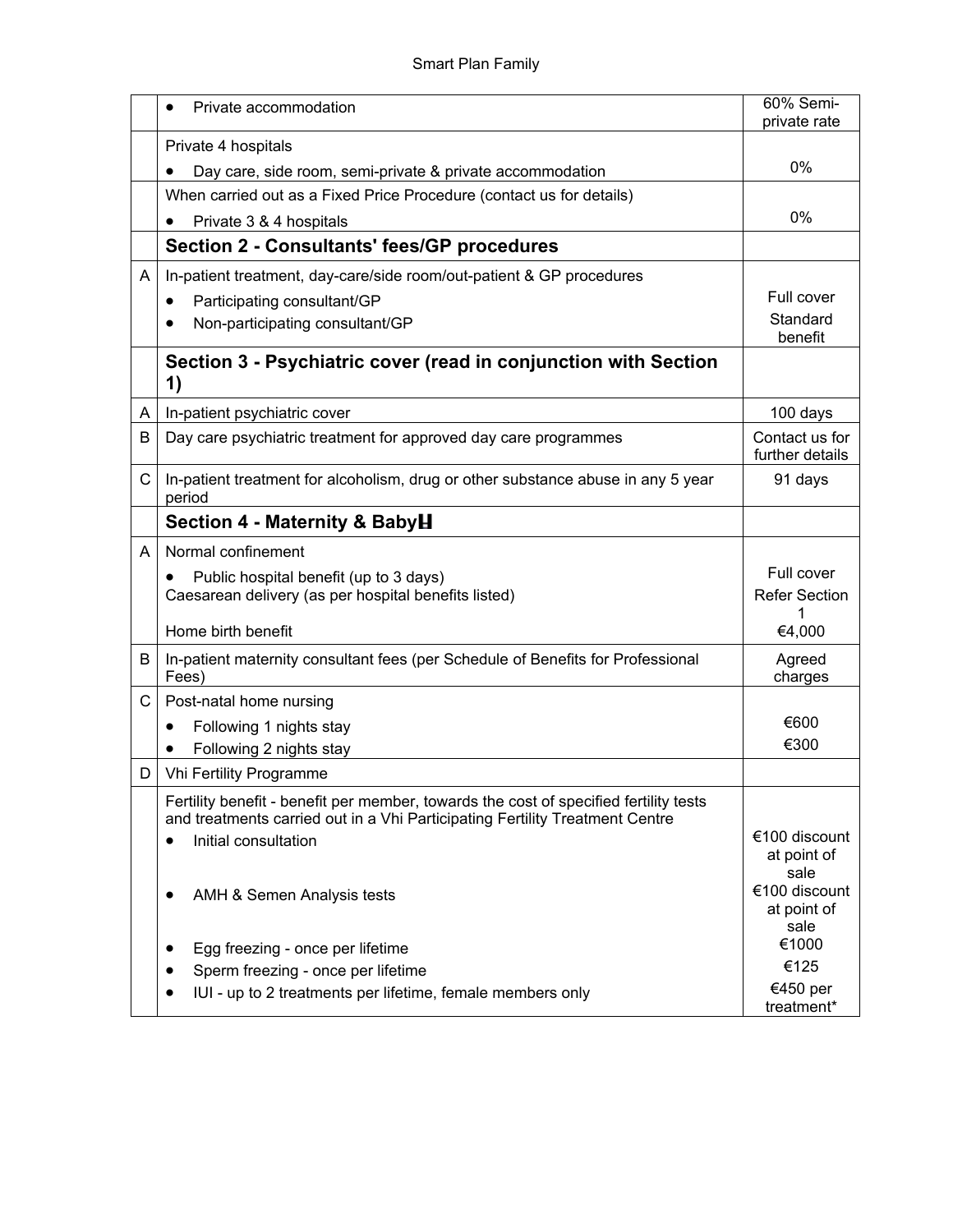|   | IVF or ICSI - up to 2 treatments per lifetime, female members only<br>$\bullet$<br>Fertility counselling - 4 sessions per treatment carried out in a Vhi Participating<br>$\bullet$<br><b>Fertility Treatment Centre</b> | €1,000 per<br>treatment*<br>€40 per<br>session |
|---|--------------------------------------------------------------------------------------------------------------------------------------------------------------------------------------------------------------------------|------------------------------------------------|
|   | Fertility support services - Acupuncturists & Dieticians visits<br>٠                                                                                                                                                     | <b>Refer Section</b><br>9                      |
|   | * These benefits are co-funded by Vhi and the Vhi Participating Fertility Treatment<br>Centre                                                                                                                            |                                                |
| E | Maternity & Baby Bundle                                                                                                                                                                                                  |                                                |
|   | Maternity Yoga and Pilates classes<br>٠                                                                                                                                                                                  | 75% cover up                                   |
|   | One maternity scan<br>٠                                                                                                                                                                                                  | to a combined                                  |
|   | Breast-feeding consultations<br>$\bullet$                                                                                                                                                                                | limit of $€400$                                |
|   | Baby massage classes<br>$\bullet$                                                                                                                                                                                        | and                                            |
|   | Baby swim classes                                                                                                                                                                                                        | no excess                                      |
| F | Ante natal course<br>Additional Maternity & Baby Benefits                                                                                                                                                                |                                                |
|   | Foetal screening<br>٠                                                                                                                                                                                                    | €100                                           |
|   | Paediatrician benefit<br>$\bullet$                                                                                                                                                                                       | €60                                            |
|   | Vaccinations for Meningtis B and Chicken Pox - up to two inoculations for<br>$\bullet$                                                                                                                                   | €50 per                                        |
|   | each per lifetime                                                                                                                                                                                                        | inoculation                                    |
|   | Female and male mental health counselling - 10 sessions<br>$\bullet$                                                                                                                                                     | €40 per<br>session                             |
|   | New parents food pack - 10 nutritional dinners delivered to your door<br>$\bullet$                                                                                                                                       | Full cover                                     |
|   | Paediatric first aid course                                                                                                                                                                                              | €50                                            |
|   |                                                                                                                                                                                                                          | No excess<br>applies to this                   |
|   |                                                                                                                                                                                                                          | section                                        |
| G | Pre- and post-natal care (combined visits) - subject to the annual excess in section<br>9                                                                                                                                | €250                                           |
|   | <b>Section 5</b>                                                                                                                                                                                                         |                                                |
| A | Convalescent care - first 14 nights                                                                                                                                                                                      | €30 per night                                  |
| B | Cancer care support - one night's accommodation up to €100, for each treatment                                                                                                                                           | €1,500 per<br>calendar year                    |
| C | Vhi Healthcare approved medical and surgical appliances - subject to an excess of<br>€300 per member per year (contact us for details of eligible appliances)                                                            | €1,000 per<br>member year                      |
| D | Vhi Hospital@Home                                                                                                                                                                                                        | Full cover                                     |
|   | <b>Section 6 - Transport costs</b>                                                                                                                                                                                       |                                                |
| A | Transport costs (covered in accordance with our rules)                                                                                                                                                                   | Agreed<br>charges                              |
|   | Section 7 - Cover outside Ireland                                                                                                                                                                                        |                                                |
| A | Emergency treatment abroad                                                                                                                                                                                               | €65,000                                        |
| В | Elective treatment abroad (subject to prior approval)                                                                                                                                                                    |                                                |
|   | Surgical procedures available in Ireland (as per level of cover in Ireland)                                                                                                                                              | €65,000                                        |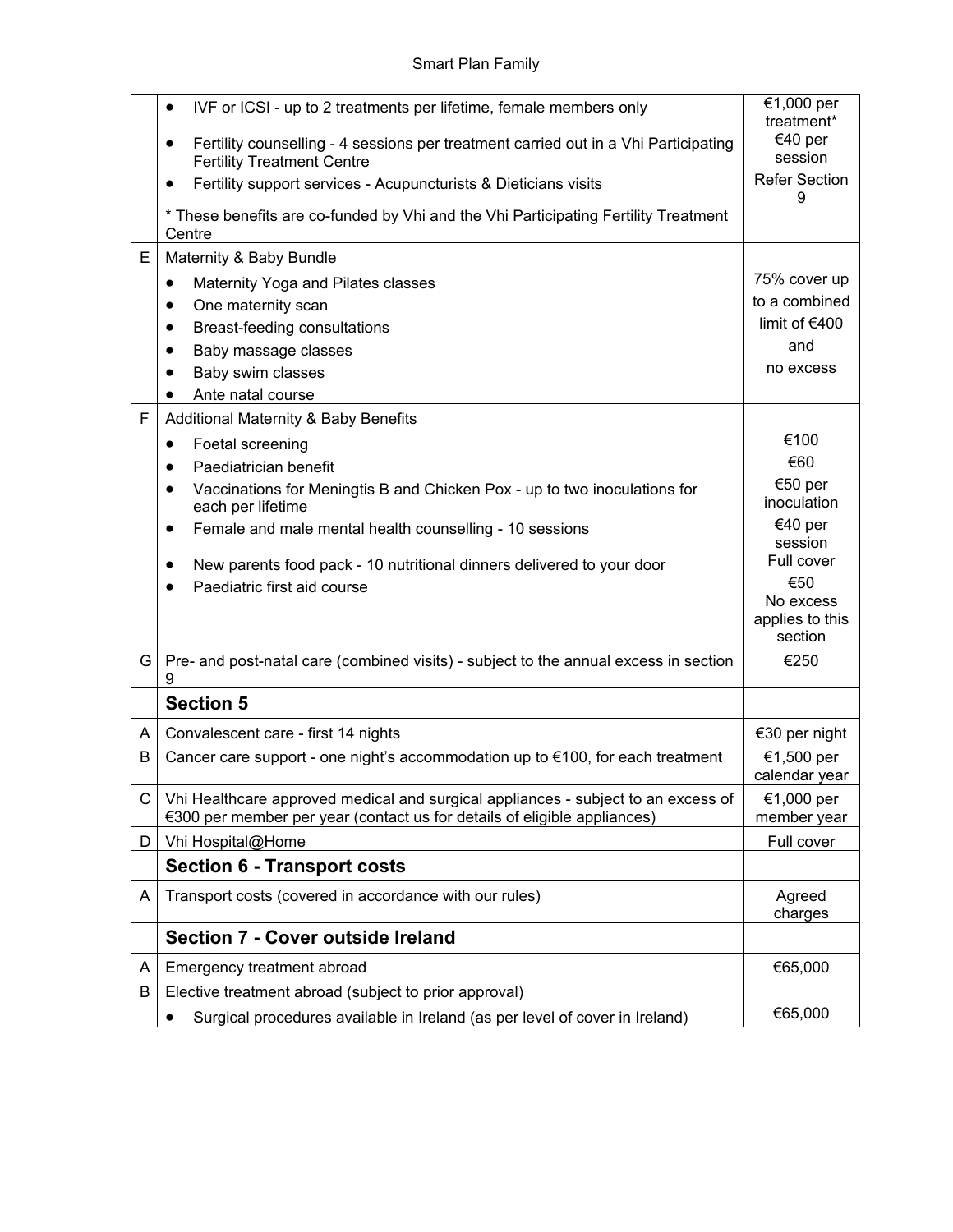|    | Treatment not available in Ireland<br>$\bullet$                                                                                                                                                                                         | €65,000               |
|----|-----------------------------------------------------------------------------------------------------------------------------------------------------------------------------------------------------------------------------------------|-----------------------|
|    | <b>Section 8</b>                                                                                                                                                                                                                        |                       |
| A  | In-patient MRI scans (covered in accordance with Section 1)                                                                                                                                                                             | Agreed<br>charges     |
| B  | Out-patient MRI scans                                                                                                                                                                                                                   |                       |
|    | Category 1 - approved MRI centres<br>$\bullet$                                                                                                                                                                                          | Full cover            |
|    | Category 2 - approved MRI centres, agreed MRI charges & consultant<br>Radiologists fees (subject to an excess of €125 per scan)                                                                                                         | Full cover            |
| C. | PET-CT scans (covered in accordance with our rules)                                                                                                                                                                                     | Agreed<br>charges     |
| D. | CT Scans (covered in accordance with our rules) $\blacksquare$                                                                                                                                                                          | Full cover            |
|    | Section 9 – Day-to-day medical expenses (benefits are per visit,<br>per member, unless otherwise indicated)                                                                                                                             |                       |
| A  | Consultant consultation - 7 visits                                                                                                                                                                                                      | €60                   |
| В  | Pathology - consultants' fees (per referral)                                                                                                                                                                                            | €60                   |
| C. | Radiology - consultants' fees for professional services (per procedure)                                                                                                                                                                 | €60                   |
| D  | Pathology/Radiology or other diagnostic tests (refer to Section 8 for out-patient<br>MRI benefits) - 50% of agreed charges in an approved out-patient centre. Contact<br>us for details of eligible diagnostic tests and reimbursements | €300 per year         |
| E. | Acupuncturists, Dieticians* - 5 combined visits                                                                                                                                                                                         | €40                   |
|    | Annual excess - per member, per year                                                                                                                                                                                                    | €250                  |
|    | Annual maximum - per member, per year                                                                                                                                                                                                   | €1,000                |
|    | * This benefit is not subject to the annual excess or annual maximum                                                                                                                                                                    |                       |
|    | Section 10 – Care for people on the Go (benefits are per visit,<br>per member, unless otherwise indicated) H                                                                                                                            |                       |
| A  | Vhi Online Doctor - 6 visits (available through the Vhi App)*                                                                                                                                                                           | Full cover            |
| B  | Physiotherapy carried out by a Physiotherapist employed by The Physio Company<br>- 3 visits. To make a booking, contact The Physio Company at (01) 518 0011                                                                             | Full cover            |
| C  | <b>Vhi VisionCare</b>                                                                                                                                                                                                                   |                       |
|    | Vhi VisionCare E-Screen (available through Vhi.ie/myvhi)                                                                                                                                                                                | Full cover            |
|    | Comprehensive eye exam carried out by a VSP eye-care professional in each<br>$\bullet$<br>12 month period - subject to Vhi VisionCare E-Screen referral                                                                                 | Full cover            |
| D  | Vhi SwiftCare exclusive benefit to Vhi customers*                                                                                                                                                                                       |                       |
|    | Initial consultation (charge is €125 – you pay €50)<br>٠                                                                                                                                                                                | €75                   |
|    | Follow-up treatment package after this consultation for x-rays, tests & medical<br>aids (maximum you will pay is €150 for this follow-up treatment)                                                                                     | 50% of total<br>costs |
|    | Vhi SwiftCare appointment services*                                                                                                                                                                                                     |                       |
|    | Consultant consultation (orthopaedic, oral maxillofacial & sports medicine)                                                                                                                                                             | 50%                   |
| E. | Vhi paediatric clinic*                                                                                                                                                                                                                  |                       |